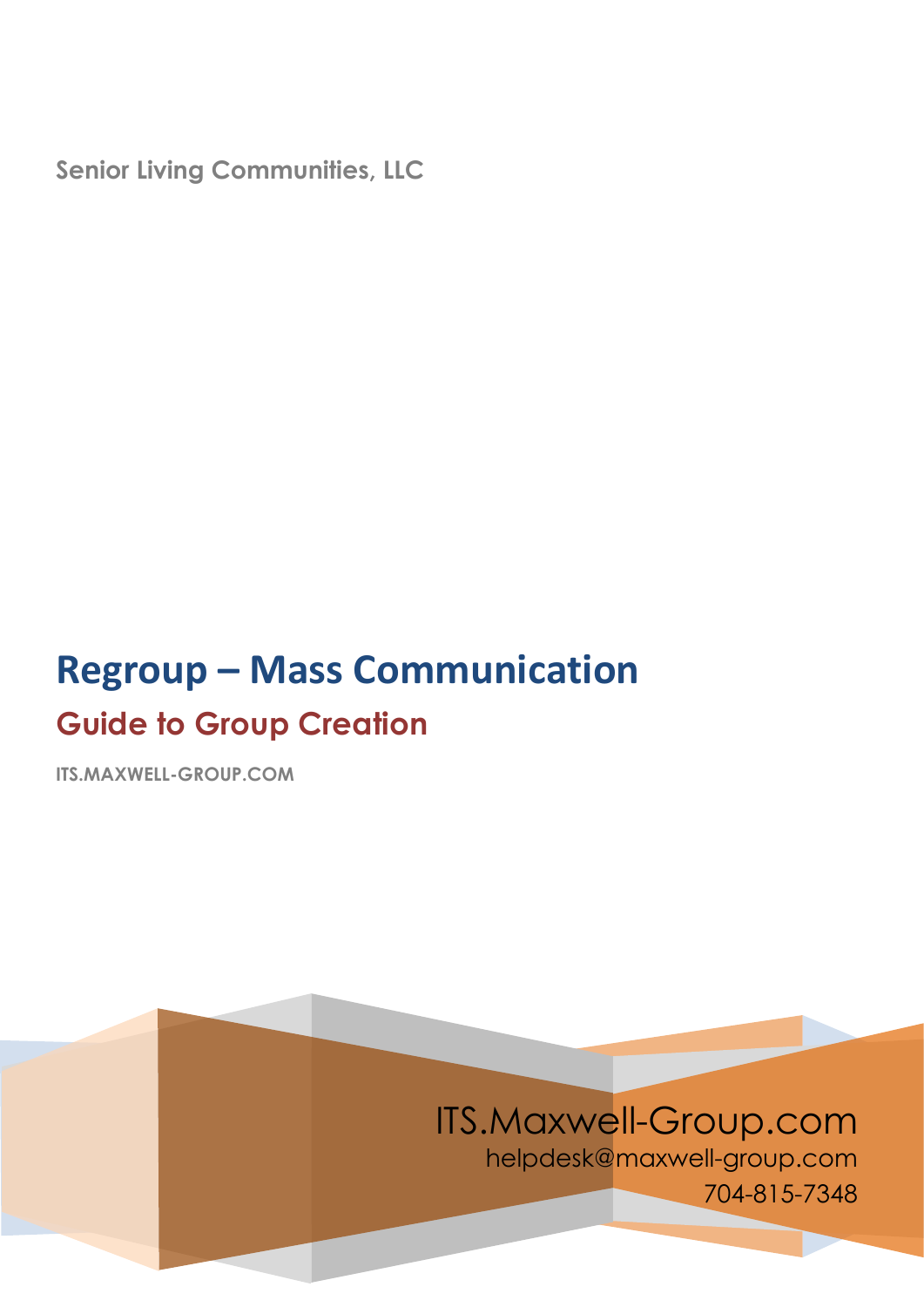## **Create a Group (Web)**

Regroup allows you to create an unlimited number of groups.

To start, click on **GROUPS** at the top of the page and select **Groups** from the dropdown menu.

| <b>Regroup</b><br><b>DASHBOARD</b><br>$POSTS$ $\rightarrow$                                                                                                     | <b>REPORTS</b><br>GROUPS - | $\alpha$<br>New Post                                                                                 |  |
|-----------------------------------------------------------------------------------------------------------------------------------------------------------------|----------------------------|------------------------------------------------------------------------------------------------------|--|
| helpcenter<br><b>Favorne remplates</b>                                                                                                                          | Locations<br>Groups        | <b>Summary</b><br><b>LAST POST</b><br>1 MONTH<br><b>3 MONTHS</b><br>12 MONTHS                        |  |
| Select a Template                                                                                                                                               | Members                    |                                                                                                      |  |
| All Templates                                                                                                                                                   | <b>Edit &amp; Post</b>     |                                                                                                      |  |
| <b>Regroup Updates</b>                                                                                                                                          | See all                    | March<br>Facebook Twitter<br>Voice<br>Email<br>Text                                                  |  |
| Test newsletter 8.19 Aug-19-15 11:24AM                                                                                                                          |                            |                                                                                                      |  |
| Newsletter August 2015 Regroup: An<br>Integrated Solution Greetings! Over the<br>last nine years, Regroup has grown<br>tremendously within the mass<br>communic |                            | Recent<br><b>GROUPS</b><br>POSTS<br>Community Involvement<br>$\mathbf{R}$<br>Help Center   1 Members |  |
| Test newsletter 5 Aug-12-15 07:35AM<br>Newsletter August 2015 Regroup: An                                                                                       |                            | <b>Emergency Alerts</b><br>$\mathbf{a}$<br>Help Center   3 Members<br><b>Regroup Support Group</b>   |  |
| Integrated Colution Creetings! Over the                                                                                                                         |                            | $\bullet \bullet$<br>$\blacksquare$<br>Hole Contar   1 Mambarc                                       |  |

## From the **All Group** page, click the **Create a Group** tab.

| <b>Regroup</b><br><b>DASHBOARD</b>                           |                              | New Post             | Q                                                                          |               |                |        |          |  |  |
|--------------------------------------------------------------|------------------------------|----------------------|----------------------------------------------------------------------------|---------------|----------------|--------|----------|--|--|
| helpcentex<br><b>LOCATIONS</b><br>All Locations<br>$\bullet$ | Home > Groups > All Groups   |                      | Create Group<br>Download current groups                                    |               |                |        |          |  |  |
| <b>GROUPS</b>                                                | All Groups                   |                      |                                                                            |               |                |        | $\alpha$ |  |  |
| 22 All Groups                                                | $\triangleq$ Name            | $\triangleq$ Members | $\div$ Type                                                                | + Privacy     | $\div$ Created | Status |          |  |  |
| <b>ea</b> My Groups                                          | Community Involvement        | $\overline{2}$       | Open discussion                                                            | Public        | Mar-06-17      | Admin  |          |  |  |
| Pending Groups                                               | <b>Emergency Alerts</b>      | $\overline{4}$       | Announcement                                                               | <b>Public</b> | Mar-06-17      | Member |          |  |  |
|                                                              | <b>Regroup Support Group</b> |                      | Open discussion                                                            | Public        | Mar-06-17      | Admin  |          |  |  |
| <b>MEMBERS</b>                                               | <b>Test Group 1</b>          | $\overline{1}$       | Open discussion                                                            | Private       | Mar-06-17      |        |          |  |  |
| All Members                                                  |                              |                      |                                                                            |               |                |        |          |  |  |
| & Group unsubscribes                                         |                              |                      | Regroup © 2017 All rights reserved. · Regroup.com · Privacy · Legal · Help |               |                |        |          |  |  |
| & Network unsubscribes                                       |                              |                      |                                                                            |               |                |        |          |  |  |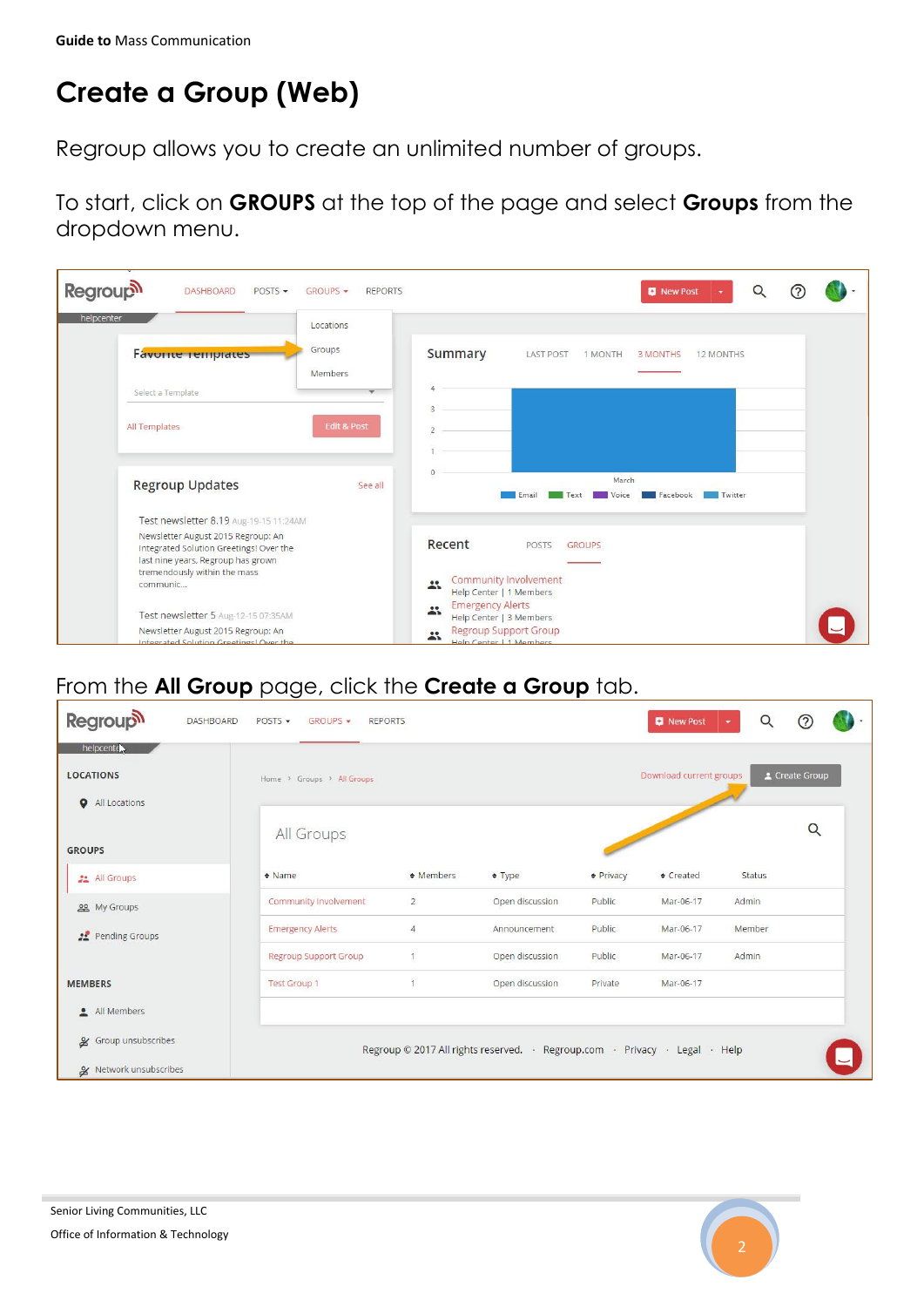Fill in each field as outlined:

| <b>Regroup</b>                                                             | DASHBOARD                                                                                                                                                                                                                                                                                                                  | $POSTS$ $\rightarrow$ | GROUPS -                                                                    |  | <b>REPORTS</b>                                          |  |  |  |  |                                                   |  | New Post |                     |  |  |
|----------------------------------------------------------------------------|----------------------------------------------------------------------------------------------------------------------------------------------------------------------------------------------------------------------------------------------------------------------------------------------------------------------------|-----------------------|-----------------------------------------------------------------------------|--|---------------------------------------------------------|--|--|--|--|---------------------------------------------------|--|----------|---------------------|--|--|
| helpcenter                                                                 | Home > Groups > Create Group                                                                                                                                                                                                                                                                                               |                       |                                                                             |  |                                                         |  |  |  |  |                                                   |  |          |                     |  |  |
|                                                                            | Create Group                                                                                                                                                                                                                                                                                                               |                       |                                                                             |  |                                                         |  |  |  |  |                                                   |  |          |                     |  |  |
|                                                                            | <b>GROUP DETAILS</b>                                                                                                                                                                                                                                                                                                       |                       | Group Name*<br>(Should be less than 50 characters)                          |  |                                                         |  |  |  |  | Name cannot be changed once the group is created. |  |          |                     |  |  |
|                                                                            |                                                                                                                                                                                                                                                                                                                            |                       | Category<br>Description*                                                    |  |                                                         |  |  |  |  |                                                   |  |          |                     |  |  |
|                                                                            |                                                                                                                                                                                                                                                                                                                            | 3                     | This description will appear on the Groups home page.                       |  |                                                         |  |  |  |  |                                                   |  | G        |                     |  |  |
|                                                                            | <b>GROUP SETTINGS</b>                                                                                                                                                                                                                                                                                                      | 4                     | <b>Group Type:</b><br>$\odot$                                               |  | Announcements Only - only Admins can post to this group |  |  |  |  |                                                   |  |          |                     |  |  |
|                                                                            | $\bigcirc$ Open Discussion - any group member can post and respond in this group<br><b>Post Approval</b><br>5<br>Require all posts to be approved by an admin<br>H                                                                                                                                                         |                       |                                                                             |  |                                                         |  |  |  |  |                                                   |  |          |                     |  |  |
|                                                                            | Privacy:<br>Public - listed and open group. Anyone can see group info, join, invite members and post<br>$\bigcirc$<br>6 <sup>1</sup><br>Private - listed and closed group. Anyone can see group information (not posts); requires Admin approval to join<br>O<br>Secret - unlisted group. Only visible by Admin invitation |                       |                                                                             |  |                                                         |  |  |  |  |                                                   |  |          |                     |  |  |
|                                                                            |                                                                                                                                                                                                                                                                                                                            |                       | $\odot$<br>Additional settings area available under the group Settings tab. |  |                                                         |  |  |  |  |                                                   |  |          |                     |  |  |
|                                                                            |                                                                                                                                                                                                                                                                                                                            |                       |                                                                             |  |                                                         |  |  |  |  |                                                   |  |          | <b>Create Group</b> |  |  |
| Regroup © 2017 All rights reserved. · Regroup.com · Privacy · Legal · Help |                                                                                                                                                                                                                                                                                                                            |                       |                                                                             |  |                                                         |  |  |  |  |                                                   |  |          |                     |  |  |

- 1. **Group Name-** Type in the Group Name you would like with a limit of 50 characters. **Please select carefully once created you cannot change the group name, the system will automatically create an unique email address.**
- 2. **Category-** Use the drop-down arrow to choose a category for your group. **It is important that you understand how categories work on the Regroup system. If you choose "Emergency Alerts" the Regroup system will send out all Text/SMS messages to this group on our Emergency Alert shortcode 51664.** Any other category will send text messages out over a different short code (i.e. 30890).

Senior Living Communities, LLC Office of Information & Technology